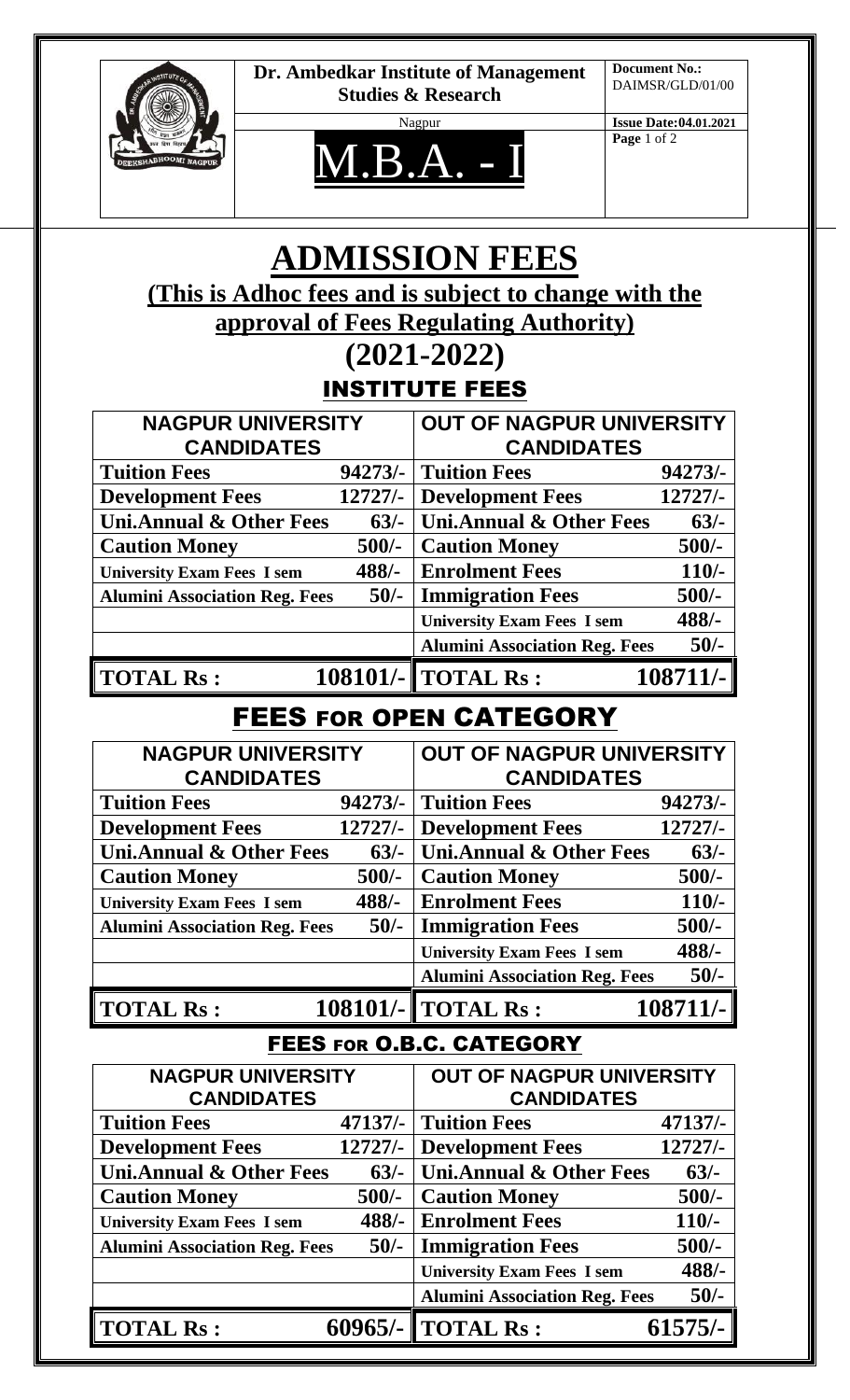# **FEES FOR SC, ST CATEGORY**

| <b>NAGPUR UNIVERSITY</b><br><b>CANDIDATES</b> |         | <b>OUT OF NAGPUR UNIVERSITY</b><br><b>CANDIDATES</b> |          |
|-----------------------------------------------|---------|------------------------------------------------------|----------|
| Uni.Annual & Other Fees                       | $63/-$  | <b>Uni.Annual &amp; Other Fees</b>                   | $63/-$   |
| <b>Caution Money</b>                          | $500/-$ | <b>Caution Money</b>                                 | $500/-$  |
| <b>University Exam Fees I sem</b>             | 488/-   | <b>Enrolment Fees</b>                                | $110/-$  |
| <b>Alumini Association Reg. Fees</b>          | $50/-$  | <b>Immigration Fees</b>                              | $500/-$  |
|                                               |         | <b>University Exam Fees I sem</b>                    | $488/-$  |
|                                               |         | <b>Alumini Association Reg. Fees</b>                 | $50/-$   |
| <b>TOTAL Rs:</b>                              |         | 1101/- $\ $ TOTAL Rs :                               | $1711/-$ |

## FEES FOR SBC,VJ,NT,DT,TFWS CATEGORY

| <b>NAGPUR UNIVERSITY</b><br><b>CANDIDATES</b> |           | <b>OUT OF NAGPUR UNIVERSITY</b><br><b>CANDIDATES</b> |           |
|-----------------------------------------------|-----------|------------------------------------------------------|-----------|
| <b>Development Fees</b>                       | $12727/-$ | <b>Development Fees</b>                              | $12727/-$ |
| <b>Uni.Annual &amp; Other Fees</b>            | $63/-$    | <b>Uni.Annual &amp; Other Fees</b>                   | $63/-$    |
| <b>Caution Money</b>                          | $500/-$   | <b>Caution Money</b>                                 | $500/-$   |
| <b>University Exam Fees I sem</b>             | $488/-$   | <b>Enrolment Fees</b>                                | $110/-$   |
| <b>Alumini Association Reg. Fees</b>          | $50/-$    | <b>Immigration Fees</b>                              | $500/-$   |
|                                               |           | <b>University Exam Fees I sem</b>                    | 488/-     |
|                                               |           | <b>Alumini Association Reg. Fees</b>                 | $50/-$    |
| <b>TOTAL Rs:</b>                              |           | 13828/- TOTAL Rs:                                    | 14438/-   |

**Admission Fees to be paid by Demand Draft in favour of Director, Dr. Ambedkar Institute of Management Studies and Research, Nagpur** 

#### **Documents to attach:**

- **1. Original Mark Sheet SSC (Xth ) & H.S.C. (XIIth)**
- **2. Original Mark Sheets (Graduation: Ist Year to Final Year)**
- **3. Original College Leaving Certificate**
- **4. Original Caste Certificate, Caste Validity Cert. & Original Non Creamy layer Certificate for O.B.C.,VJ/DT,NT.,S.B.C. Candidates valid upto 31st March 2021.**
- **5. CET Mark sheet / CET Score Card (Xerox copy)**
- **6. Provisional Seat Allotment letter, ARC Copy, E-Scrutiny copy (FC)**
- **7. Eligibility Certificate of R.T.M. Nagpur University (Candidate passing out from the University other than RTM Nagpur University)**
- **8. Migration Certificate (Candidate passing out from the University other than RTM Nagpur University)**
- **9. Indian Nationality Certificate**
- **10. Maharasthra state type A,B,C,D candidate: Domiciled Certificate by 'Permanent Residence or by Birth in the state of Maharashtra.**
- **11. Educational Gap Certificate on 100/- Rupees Stamp Paper(if applicable)**
- **12. Facilitation and ARC copy (Original).**
- **13. AADHAR CARD & VOTER ID (Xerox copy)**
- **14. CORONA VACCINATION CERTIFICATE (Xerox copy)**
- **15. Passport size photograph (Coloured) 4 Nos.**
- **16. Attested 7 Photo copies of each documents mentioned above & for other than Nagpur University students required additional 3 Photo copies each documents for Enrolment form & Eligibility Certificate.**
- **17. All Category Students admitted through CAP, they should submit Scholarship / Freeship Form.**

➢**NOTE:** Original Documents will not be returned till verification list by ARA, Mumbai so students are advised to retain photo copies of each document mentioned above for personal use.

**- DIRECTOR**